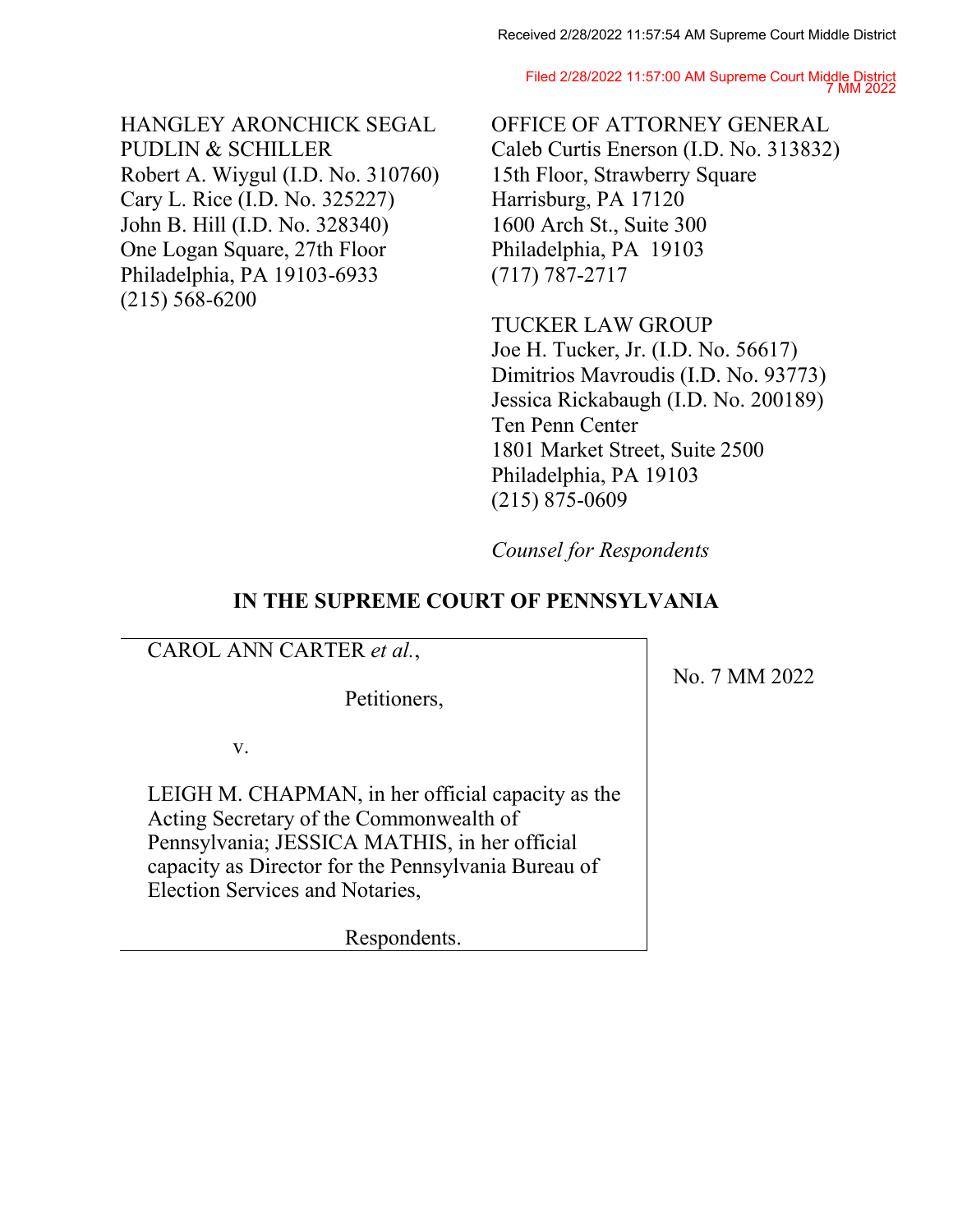PHILIP T. GRESSMAN *et al.*,

Petitioners,

v.

LEIGH M. CHAPMAN, in her official capacity as the Acting Secretary of the Commonwealth of Pennsylvania; JESSICA MATHIS, in her official capacity as Director for the Pennsylvania Bureau of Election Services and Notaries,

Respondents.

#### **RESPONDENTS' ANSWER TO THE DELAWARE COUNTY BOARD OF ELECTIONS' APPLICATION FOR INTERVENTION**

Respondents, Leigh M. Chapman, the Acting Secretary of the

Commonwealth, and Jessica Mathis, the Director for the Pennsylvania Bureau of

Election Services and Notaries, respectfully submit this Answer to the Delaware

County Board of Elections' Application for Intervention (the "Application for

Intervention").

Respondents do not oppose the intervention of the Delaware County Board

of Elections (the "Board") in this proceeding.

With respect to the Board's position on the merits—that is, the Board's opposition, in part, to the relief requested in Respondents' Application for Clarification Regarding the Election Calendar for Party Offices (filed February 24, 2022) (the "Application for Clarification")—the undersigned has spoken with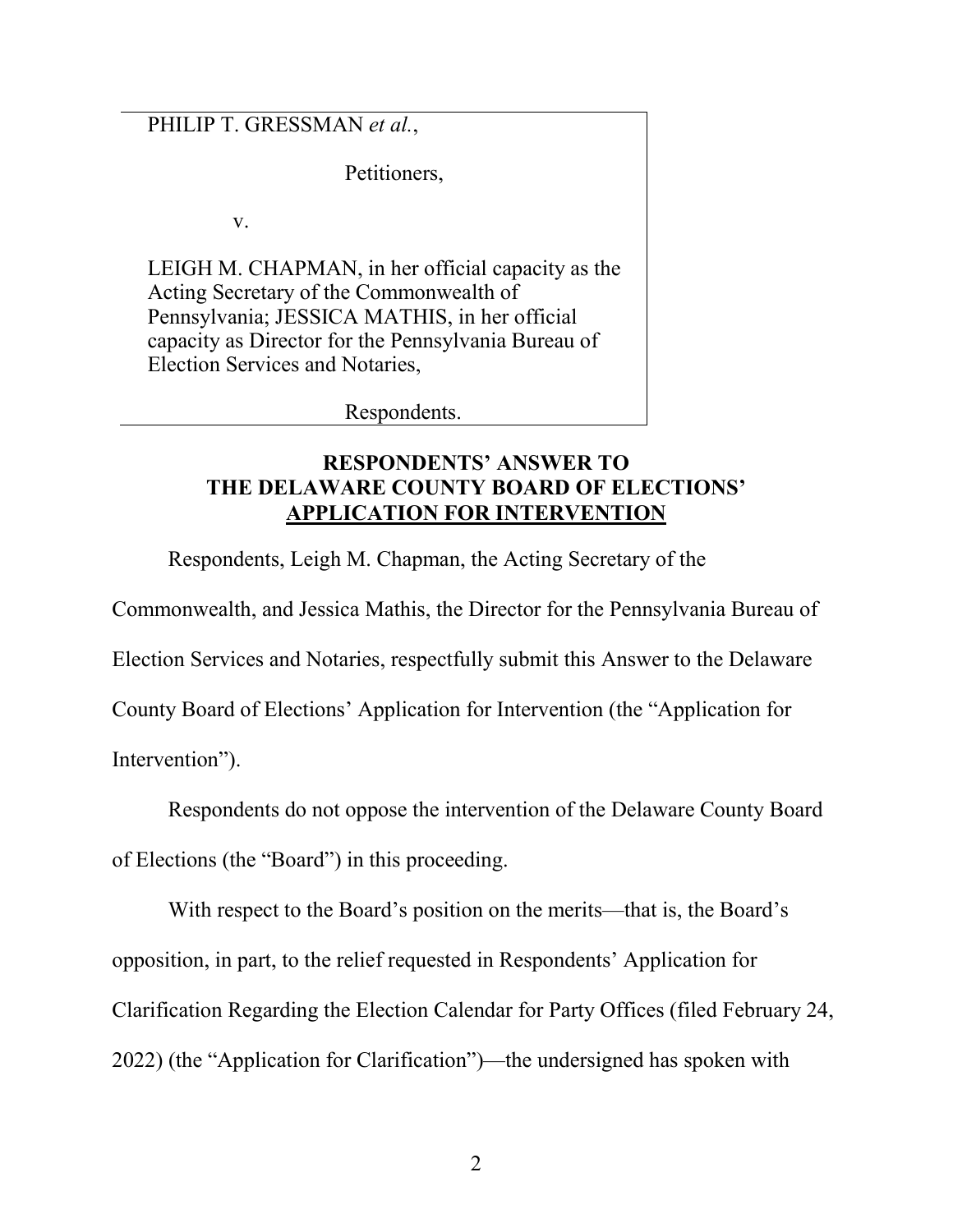counsel for the Board to clarify the Board's position. The undersigned is authorized to state that the Board does *not* oppose the relief sought by Respondents with respect to the calendar for state party offices and any party offices elected at the county level. In other words, the Board does not oppose Respondents' request that the election calendar for state party offices, as well as any party offices elected at the county level, [1](#page-2-0) to be temporarily suspended and then aligned with the calendar that this Court ultimately imposes for General Assembly races.

Rather, the Board opposes the suspension of the calendar only with respect to *precinct-level* party offices. *See* Application for Intervention ¶ 5 (arguing that "[t]he inclusion of precinct-level party offices in the stay is necessary and would create immense logistical hurdles for county boards of election"). With respect to precinct-level party offices, the Board would like the period for nomination petitions to be circulated and filed to begin as soon as possible, and for the primary election calendar for precinct-level party offices otherwise to be aligned with the primary election calendar for statewide and congressional offices, as set forth in this Court's Order dated February 23, 2022.

Respondents do not oppose the Board's position; that is, Respondents have no objection to excluding precinct-level party offices from the relief requested in

<span id="page-2-0"></span> <sup>1</sup> *See infra* note 2.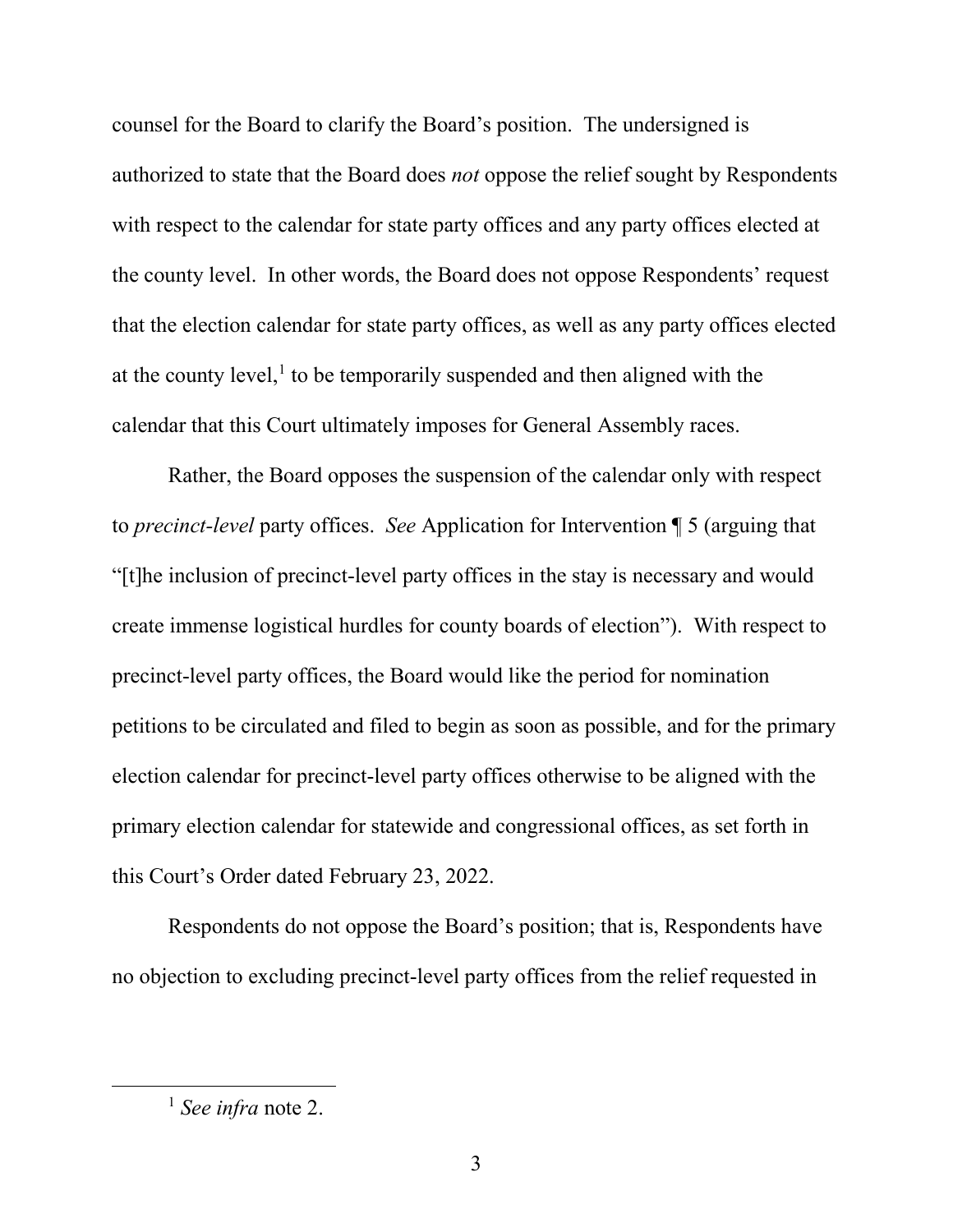Respondents' Application for Clarification.<sup>[2](#page-3-0)</sup> Respondents note that nomination petitions for precinct-level offices are filed with county boards of elections rather than the Department of State.

Respondents respectfully attach a proposed order for the Court's consideration.

Dated: February 28, 2022 Respectfully submitted,

#### HANGLEY ARONCHICK SEGAL PUDLIN & SCHILLER

By: */s/ Robert A Wiygul* Robert A. Wiygul (I.D. No. 310760) Cary L. Rice (I.D. No. 325227) John B. Hill (I.D. No. 328340) One Logan Square, 27<sup>th</sup> Floor Philadelphia, PA 19103 Tel: (215) 568-6200 Fax: (215) 568-0300

OFFICE OF ATTORNEY GENERAL Caleb Curtis Enerson (I.D. No. 313832) 15th Floor, Strawberry Square Harrisburg, PA 17120 1600 Arch St., Suite 300 Philadelphia, PA 19103 (717) 787-2717

<span id="page-3-0"></span><sup>&</sup>lt;sup>2</sup> Many county party offices are occupied by individuals elected at the precinct level and are therefore "precinct-level offices" as that term in used in this Answer. By contrast, the election calendar for any party offices occupied by individuals elected at the county level would, under Respondents' proposal and with the Board's consent, be aligned with the election calendar for statewide and congressional offices.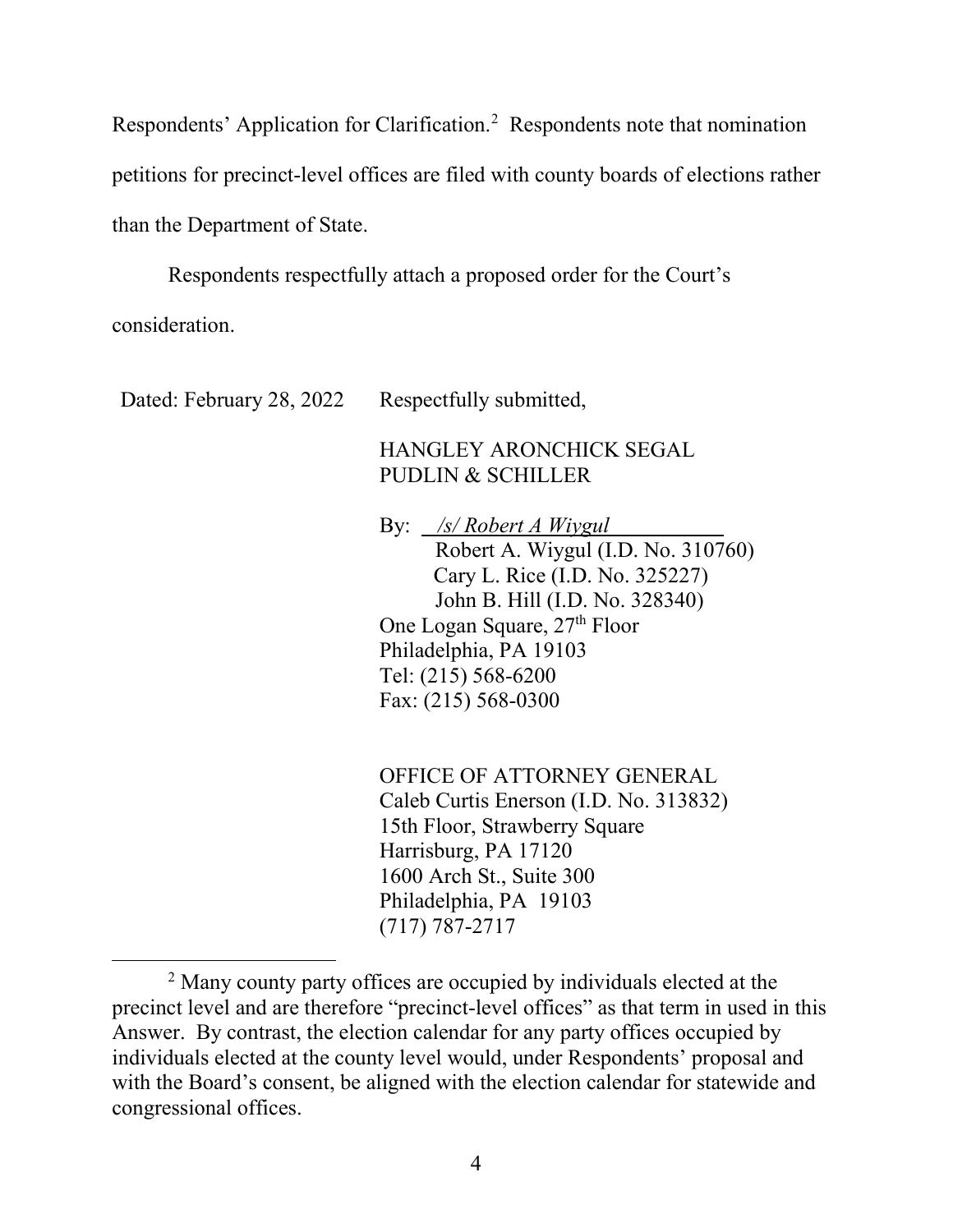TUCKER LAW GROUP Joe H. Tucker, Jr. (I.D. No. 56617) Dimitrios Mavroudis (I.D. No. 93773) Jessica Rickabaugh (I.D. No. 200189) Ten Penn Center 1801 Market Street, Suite 2500 Philadelphia, PA 19103 (215) 875-0609

*Counsel for Respondents*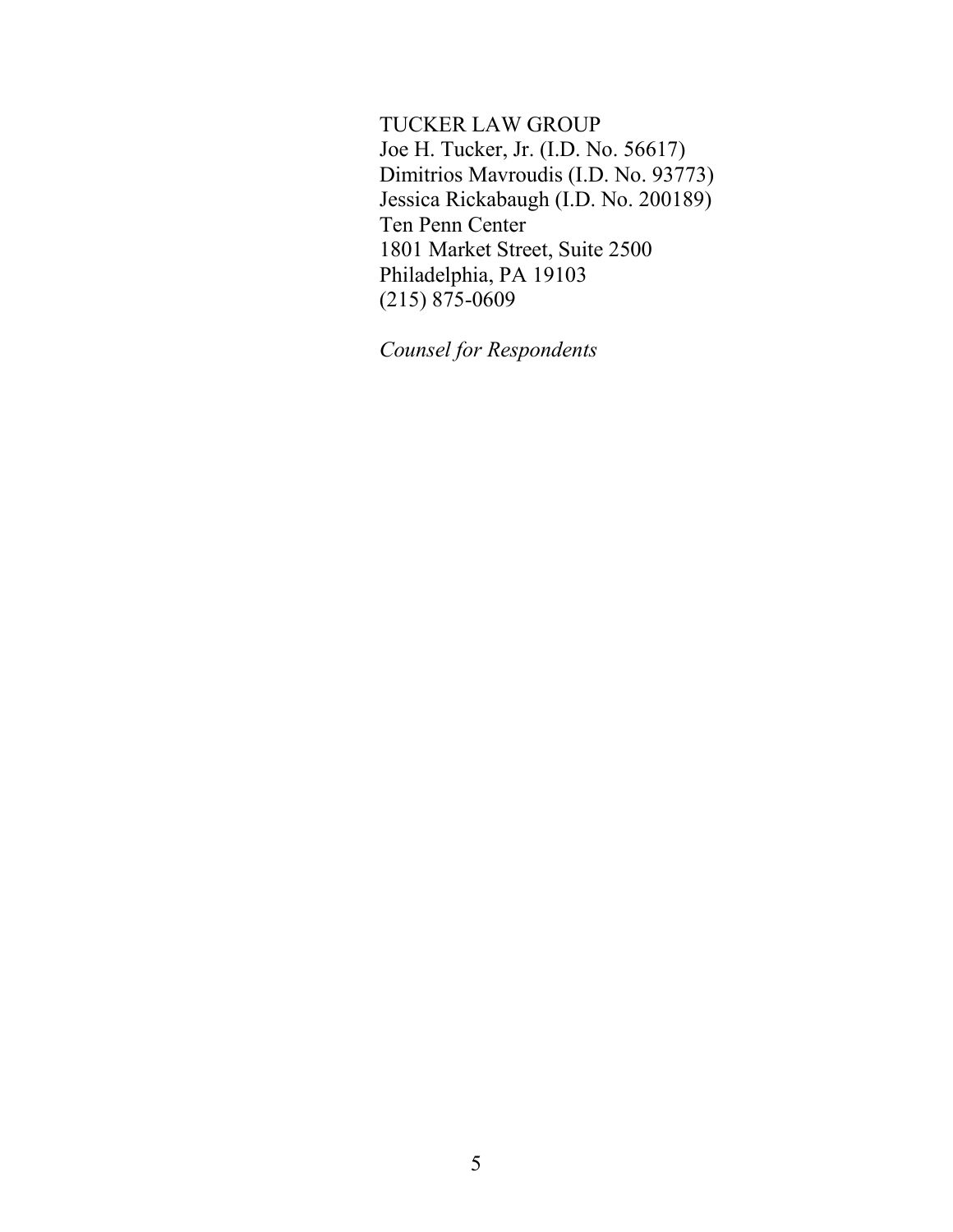#### **IN THE SUPREME COURT OF PENNSYLVANIA MIDDLE DISTRICT**

#### CAROL ANN CARTER *et al.*,

Petitioners,

v.

LEIGH M. CHAPMAN, in her official capacity as the Acting Secretary of the Commonwealth of Pennsylvania; JESSICA MATHIS, in her official capacity as Director for the Pennsylvania Bureau of Election Services and Notaries,

Respondents.

PHILIP T. GRESSMAN *et al.*,

Petitioners,

v.

LEIGH M. CHAPMAN, in her official capacity as the Acting Secretary of the Commonwealth of Pennsylvania; JESSICA MATHIS, in her official capacity as Director for the Pennsylvania Bureau of Election Services and Notaries,

Respondents.

# **[PROPOSED] ORDER**

**AND NOW**, this day of 2022, upon consideration of

(1) Respondents' Application for Clarification Regarding the Election Calendar for

Party Offices (filed February 24, 2022) ("Respondents' Application for

Clarification") and (2) the Delaware County Board of Elections' Application for

Intervention (filed February 25, 2022), it is hereby **ORDERED** that:

No. 7 MM 2022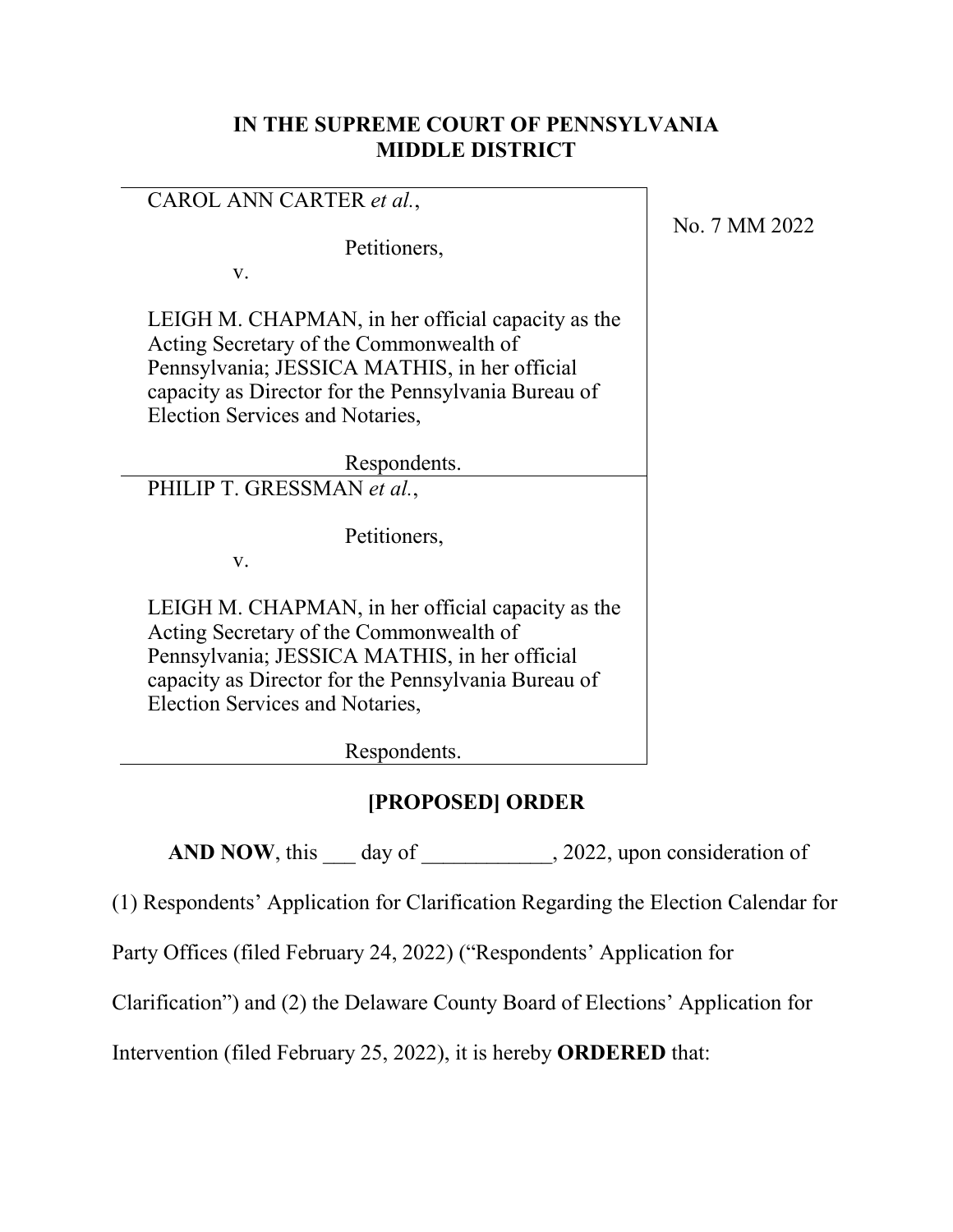- 1. The Delaware County Board of Elections is permitted to intervene in this action for the purpose of addressing Respondents' Application for Clarification.
- 2. The primary election calendar relative to state party offices and party offices occupied by individuals elected at the county level is **TEMPORARILY SUSPENDED** pending further order of this Court.
- 3. The period for circulation and filing of nomination petitions for precinct-level party offices (including county party offices occupied by individuals elected at the precinct level) shall **BEGIN**

**IMMEDIATELY**, and the primary election calendar relative to precinct-level party offices shall otherwise be aligned with the primary election calendar relative to statewide and congressional offices, as set forth in this Court's Order dated February 23, 2022.

\_\_\_\_\_\_\_\_\_\_\_\_\_\_\_\_\_\_\_\_\_\_\_\_\_\_\_